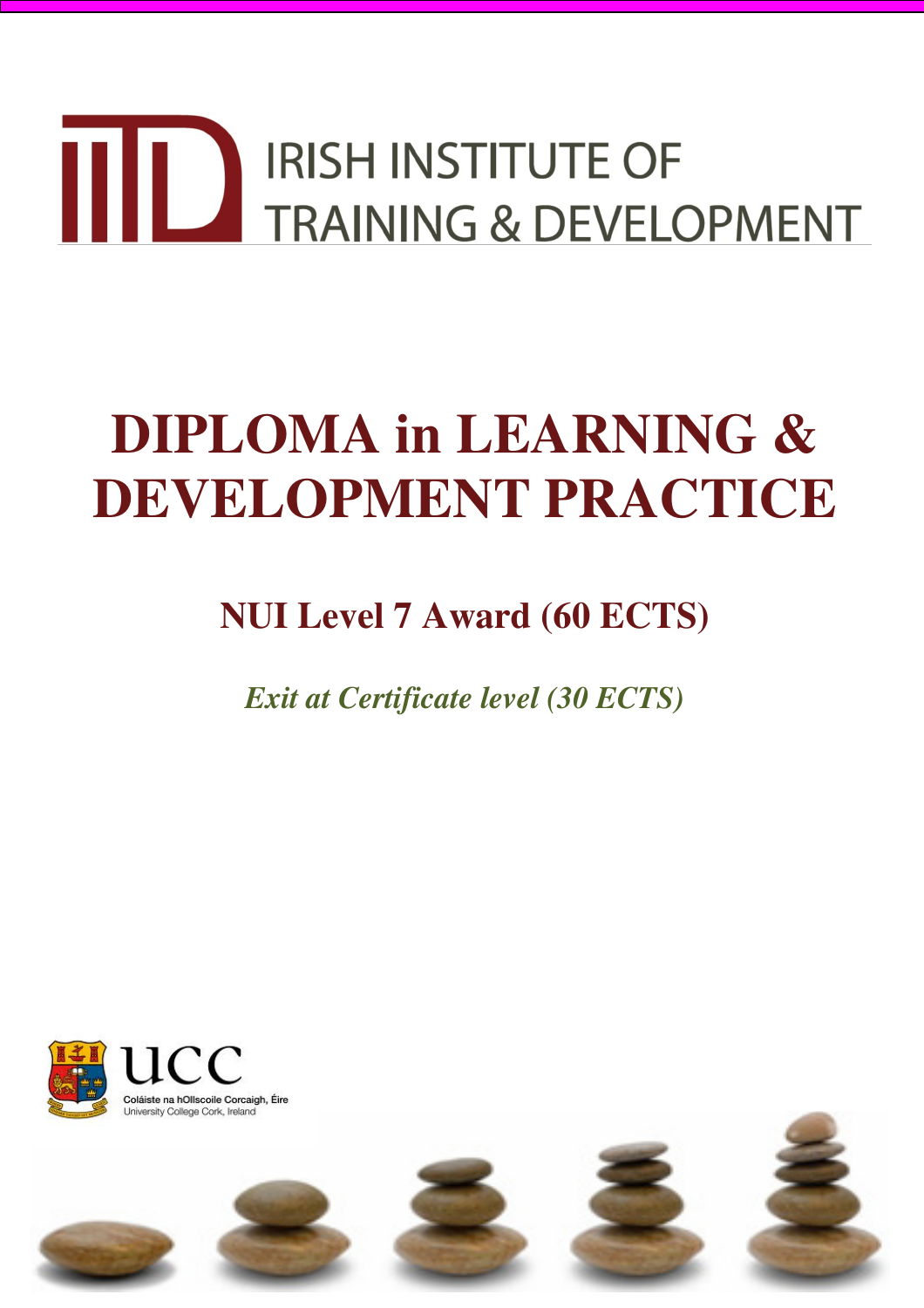# **Diploma in Learning & Development Practice – Level 7** (60 ECTS)

# **Programme Overview**

The role of the Learning & Development professional is constantly evolving and your organisation and trainees have different and higher expectations of what you will provide for them. There has been an accelerated pace of change both in terms of subject matter expertise and pedagogical application in this area resulting in a heightened need to engage in continuous professional development. In association with University College Cork this programme will enable you to build on your existing knowledge of Training & Development to ensure that your training strategies and interventions continue to be innovative and challenging.

Delivered through a combination of work based hours and classroom based hours, the Diploma in Learning & Development Practice is a unique offering that covers the entire process of delivering training, including assessment, preparation, creating a positive learning environment, facilitating learning, and evaluating learning. It will also provide a comprehensive understanding of Establishing and Running an Effective Organisational Coaching System, and Social Media in Training, Contemporary Developments in the profession, and Becoming a Learning & Development Specialist.

The proposed programme will provide a progression route to the Higher Diploma in Learning, Development and Work-based Training (level 8) and onwards to the Masters in Learning and Development Consultancy (level 9).

# **Who Should Undertake the Programme?**

The Diploma in Learning & Development Practice is aimed at:

- Individuals who have an interest in training and development and may wish to pursue it as a career.
- Individuals who hold training and development responsibilities in organisations.
- Individuals and teams involved in the design and delivery of training programmes.
- Consultants who wish to gain formal qualifications in training and development.
- Managers and team leaders who wish to gain an insight into the systematic training process.

# **Structure and Content of Programme**

The programme consists of eight modules and is delivered in a highly participative and practical manner through a combination of work based hours and classroom based hours. A range of learning methods and approaches will be used to promote the practical application of theoretical concepts covered.

# **Programme Learning Outcomes**

On successful completion of this programme, students will be able to:

- Outline the remit and span of the role of the Learning and Development specialist within a national and international organisation context
- Engage an strategic approach to learning and development activities
- Design, Select and deliver learning and development interventions to optimise participant learning and organisation impact
- Evaluate tangible and intangible impacts of learning and development activity
- Establish and run an effective coaching and mentoring systems in an organisation context
- Optimise the use of IT and social media in the delivery of the learning and development role
- Identify the emerging trends and challenges in the profession
- Devise a personal Continuous Development Plan based on a comprehensive self-assessment against professional standards and recognised skill sets in pursuit of lifelong development as a specialist.

# **Programme Assessment Process**

The programme is assessed through a combination of practical individual and team assignments, essays, presentations, online discussion with peers, and work-based applications

# **Entry Requirements**

Candidates must:

- Normally, applicants for entry to the Diploma in Learning & Development Practice will be at least 21 years of age by 1 January of the year of application;
- AND hold a Leaving Certificate/FETAC level 5 qualification or equivalent.
- All applicants whose first language is not English must have attained IELTS Level 6 or the equivalent TOEFL score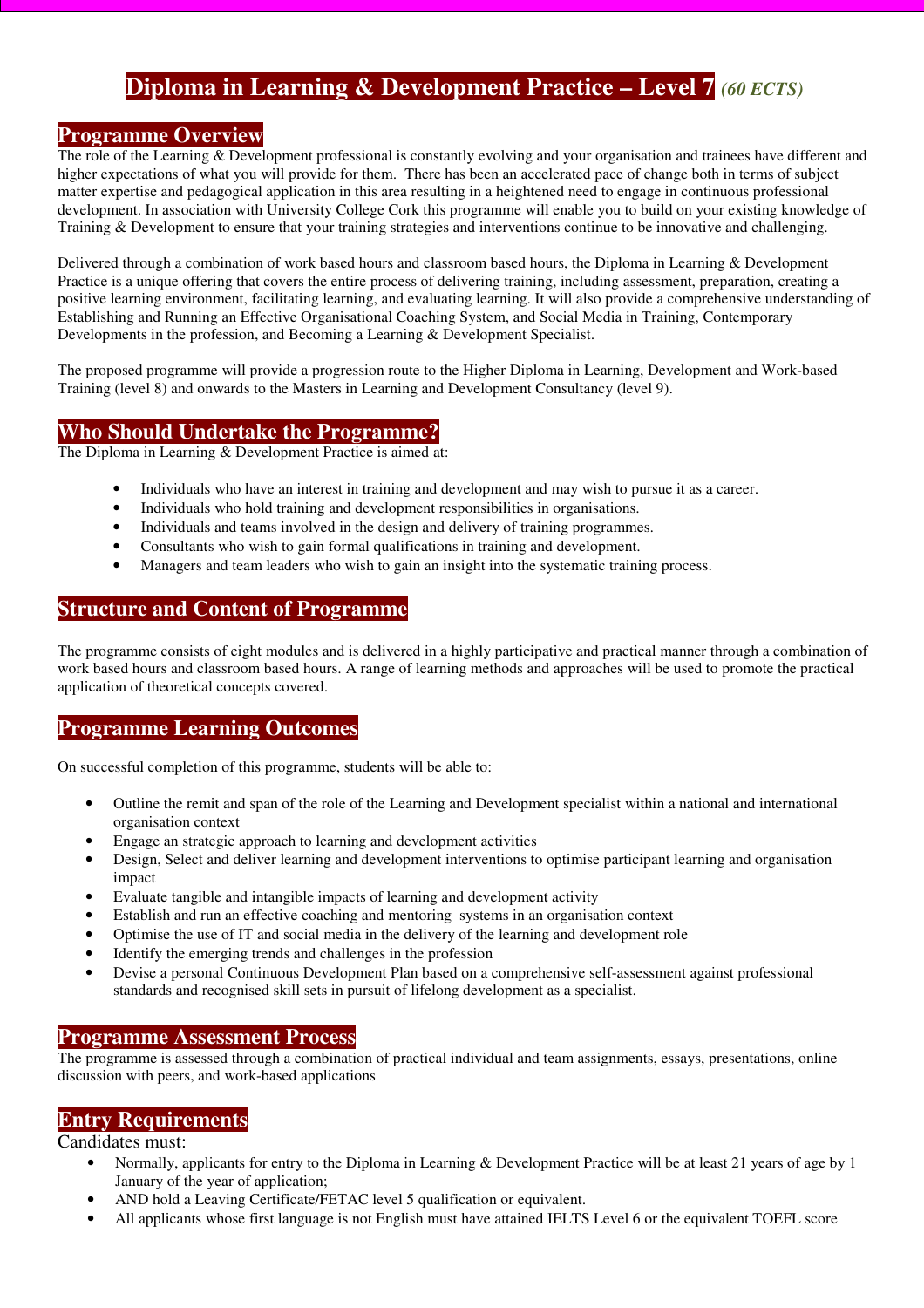# **Module 1 Learning & Development in Organisations (5 Credits)** 1.5 lecture days + 12 work based hours

**On successful completion of this module, students should be able to:** 

- Appreciate the contribution that learning and development can make to business objectives
- Appreciate the remit and span of the learning and development professional's role
- Analyse the barriers to learning and development effectiveness in organisations
- Conduct a stakeholder analysis of the training professional's role within an organisational context
- Engage in effective communication and feedback with key stakeholders within a relationship management framework
- Demonstrate an ethical approach in engaging with others in the delivery of learning and development.

#### **Content:**

Defining Learning, Education, Training and HRD; Why Learning & Development in Organisations?; The Strategic Context of Learning & Development; Relationships with HRM and Talent Management; Learning & Development in different organisational contexts (MNC's, SME's, & NFP's); Gaining buy-in for the business impact of Learning and Development; Stakeholders or Actors in the Learning & Development Process; The Role of Learning & Development Specialists.

#### **Module 2 Positioning Learning & Development in Organisations (10 Credits)** *6 lecture days*

**On successful completion of this module, students should be able to:**

- Link business strategy to a learning and development plan
	- Explain the contextual variables and their impact on the a strategic approach to learning and development
	- Describe the steps and techniques involved in a Training Needs Analysis process
	- Demonstrate competency in information gathering in support of a TNA process
	- Conduct a Training needs analysis with post intervention evaluation
	- Select appropriate learning and development strategies

#### **Content:**

Linking Learning & Development to Business Strategy and Goals; Translating Business Strategy into a Learning Strategy; Learning & Development Mission Statements, Policies & Practices; Defining Training Needs Analysis in the context of a Learning Strategy; Sources of information about Learning & Development Needs; Gap analysis and identifying appropriate learning opportunities; Prioritising Learning & Development Needs with resource constraints; Selecting the most appropriate Learning & Development Strategy; Implementing Learning & Development Strategies; Enhancing the Status and Reputation of Learning & Development.

#### **Module 3 Designing Learning & Development Activities (10 Credits)** 3 lecture days + 24 work based hours **On successful completion of this module, students should be able to:**

- Distinguish between structured and unstructured approaches to learning and development
- Assess learning styles of learners and adjust learning material to cater for different learning styles and diversity of participants
- Design and deliver training material taking into account the learning environment and the participant inter -dynamic
- Write appropriate learning objectives coupled with an appropriate assessment strategy
- Conduct a Learning & Development Session

#### **Content:**

Designing Learning & Development – The Key Decisions; Structured and Unstructured approaches to Learning and Development; The process of learning; Learning styles and principles of adult learning; Choosing Learning and Development methods – workbased, online, blended, alternative media etc.; Training design factors - learning objectives, content, diversity in participants (culture, languages, physical and mental ability); Development of training materials and resources; Structuring and sequencing materials to optimise learning; Assessment strategies to capture learning/ transfer post training; Delivery approaches and styles; Creating authentic learning and participant engagement; Location and creation of a learning environment; Participation in Learning & Development – Motivation, Self-Confidence, Attitudes.

# **Module 4 Measuring the Effectiveness Learning & Development (5 Credits)** 1 lecture day + 24 WBH

#### **On successful completion of this module, students should be able to:**

- Outline the process of learning and development evaluation with an understanding of its related benefits and costs
- Identify tangible and intangible aspects of the evaluation of learning and development
- Link learning and development evaluation with organisational performance
- Conduct a learning and development evaluation using appropriate methods and techniques
- Contrast and compare models of training evaluation
- Explain and calculate ROI

# **Content:**

How can Learning & Development effectiveness be measured; Lag and lead criteria to assess effectiveness; Defining the process of evaluation and transfer of learning; Types of learning and development evaluation – what can be evaluated; Measuring and evaluating the intangible outcomes of learning and development; Methods and criteria used in the evaluation and measurement of learning and development effectiveness; Models and levels of evaluation e.g. Philips, Kirkpatrick etc.; 'Return on Investment' (ROI) – The Challenges; Communicating and Implementing outcomes from evaluation processes to bring about enhancement.

# **Exit Route – By completing the first 4 modules participants may exit with a Certificate at NFQ Level 7 (30 Credits)**